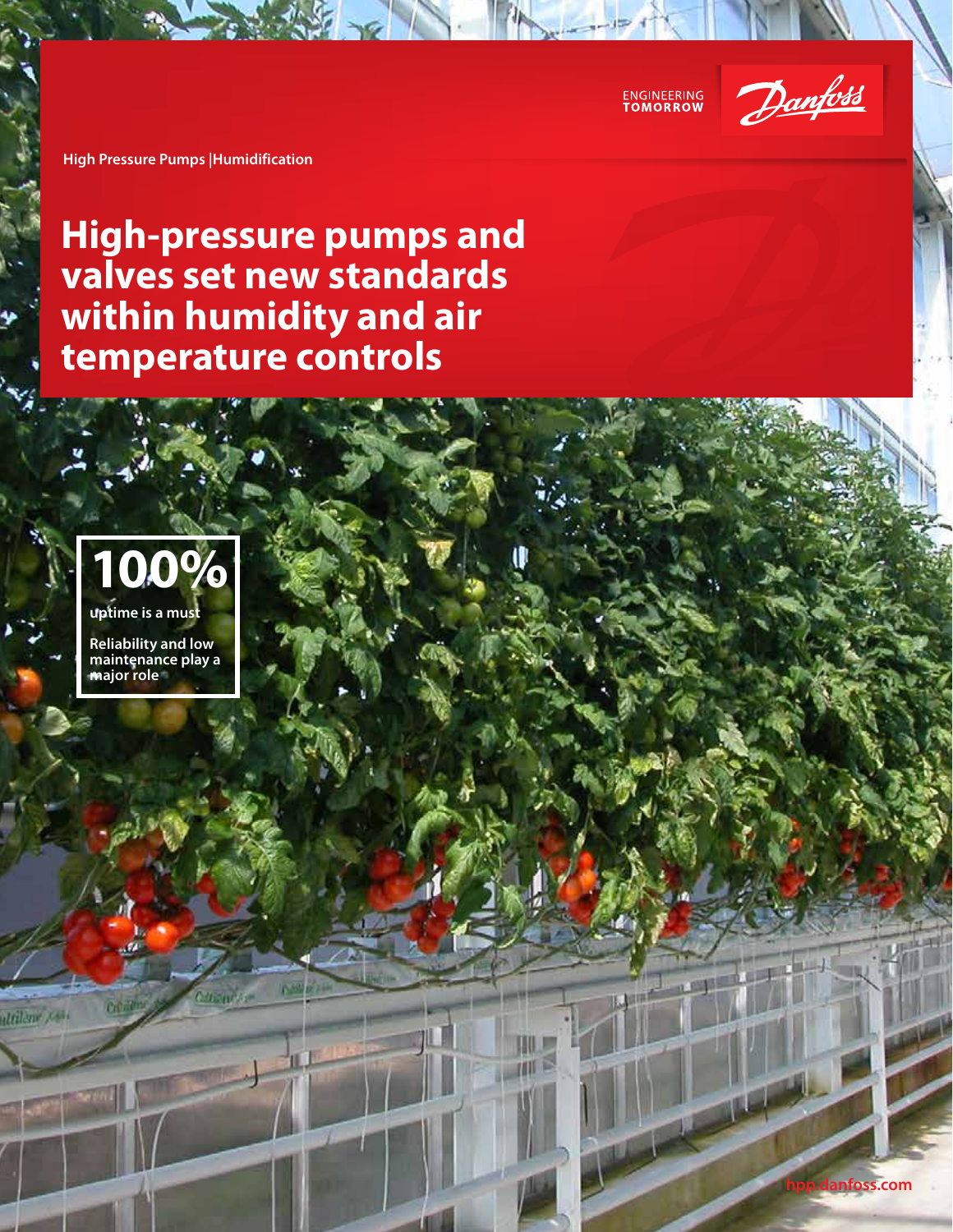# High-pressure water mist **The cost-efficient path to good indoor climate and significant energy savings**

Controlling indoor humidity and temperature is critical to human health and well-being. At the same time, humidification plays an important role in many manufacturing processes, among others to control electrostatic charges and to suppress dust; and more

generally, to ensure consistent humidity and temperature in production and storage areas.

In a world with a growing focus on environmental issues, high-pressure water mist has turned into one of the most

cost-efficient ways to achieve a good indoor climate in residential, commercial and industrial environments. The water mist technology is rapidly gaining ground as a highly reliable and extremely energy efficient solution compared to traditional cooling and humidification technologies.

### **Increase your bottom-line with Danfoss**



#### **Choosing the right high-pressure pump**

The high-pressure pump is at the heart of the misting solution. What you need is a high-performing, oil free pump with fewer parts and long service intervals to keep the operation and maintenance costs at a minimum.

For more than 20 years, Danfoss has pioneered the development of axial piston pumps for demanding applications such as water mist humidification. Today, Danfoss is a world leader in high-pressure, oil-free pump

technologies bringing all the benefits of positive displacement pumps to water mist, humidification, and adiabatic cooling applications.

The axial piston pumps deliver outstanding reliability due to fewer moving parts and less maintenance. The pumps are oil free and run at least 8,000 hours before service. With up to 95 % volumetric efficiency, Danfoss PAHT pumps drastically reduce energy bills and lower CO2 emissions.

**Whatever your application, we can offer the optimum water mist solutions:**

- **• Industrial** to avoid electro-
- static charges, suppress dust and maintain accurate temperature and humidity control
- **• Food retail** to keep fruit and vegetables cool and fresh
- **• Air conditioning** for perfect indoor climate
- **• Nurseries and greenhouses**  - temperature and humidity control to optimize production

The low pulsation rate of the pumps eliminates the need for pulsation dampeners, reducing the number of components and the service required. The PAHT pumps offer the best power-to-footprint ratio on the market, allowing flexible configuration when space is a limit.

Danfoss also delivers the high-pressure valves for water mist applications – designed in high-quality materials for optimum durability.



# What's in it for you?

- Best in class reliability
- High energy efficiency, low CO2 emissions
- Compact pump design
- Long service intervals enable low operational costs
- Oil-free application
- Most durable materials used: stainless steel and carbon re-enforced PEEK
- Market leading Total Cost of Ownership (TCO)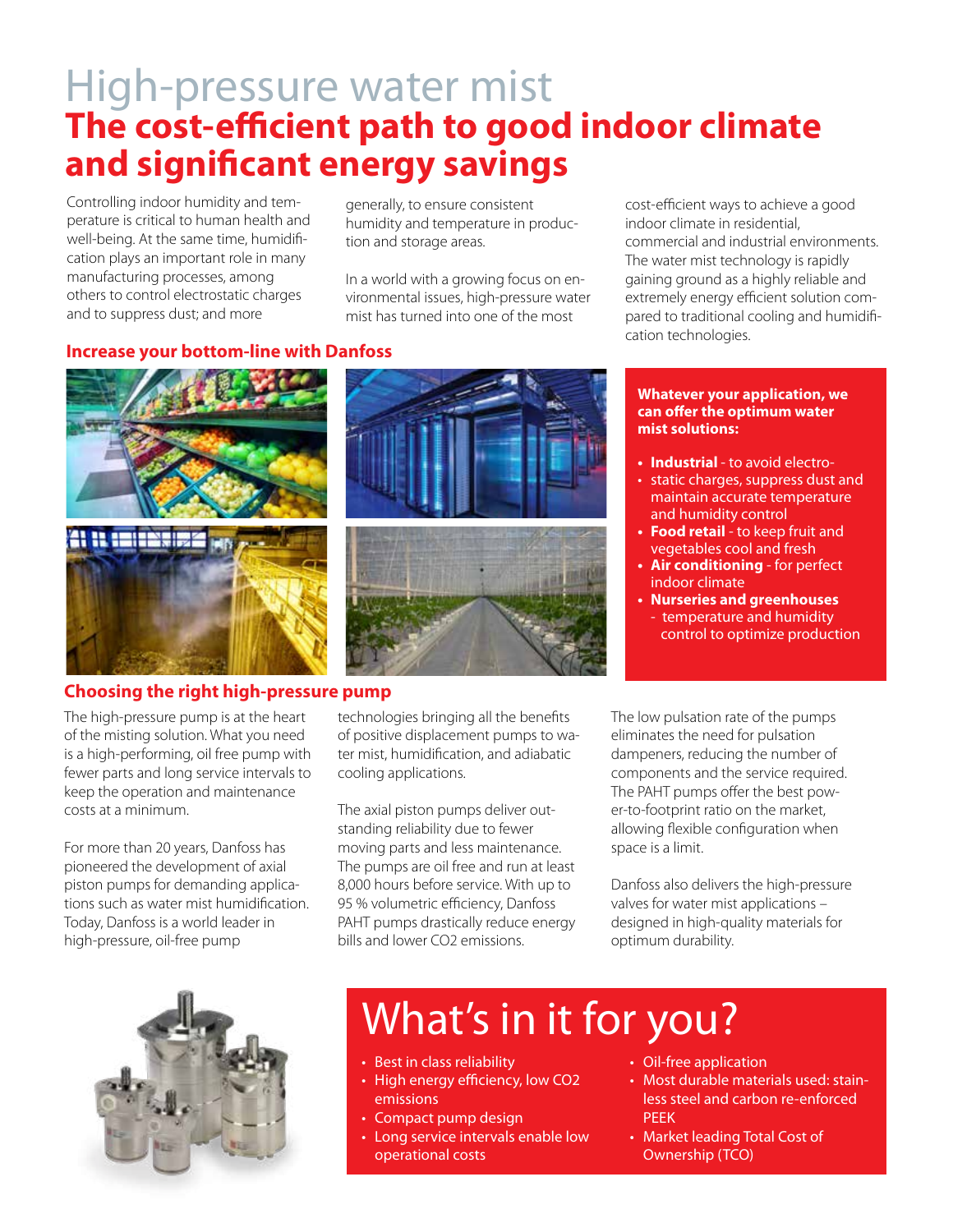# **The Danfoss solution** PAHT high-pressure pumps, VDH / VDHT solenoid and VRH pressure relief valves

### **PAHT high-pressure pumps for ultra pure water applications**

The PAHT pump range adheres to stringent hygiene requirements and is certified according to ISO 9001 and

ISO 14001. ATEX certification and API certification are available on request.

| Pump type    | Flow I/min [gpm]       | Pressure barg [psig] |
|--------------|------------------------|----------------------|
| PAHT 2-6.3   | $0.7 - 18$ [0.2-4.8]   | 30-100 [435-1,450]   |
| PAHT 10-12.5 | $7.6 - 27.7$ [2-7.2]   | 30-140 [435-2,031]   |
| PAHT 20-32   | 16.9-73.5 [4.5-19.4]   | 30-160 [435-2,321]   |
| PAHT 50-90   | 43.7-149.6 [11.5-39.5] | 30-160 [435-2,321]   |
| PAHT 256-308 | 89.6-354.2 [23.7-93.6] | 30-120 [435-1,740]   |



### **High-pressure valves for use in humidification and adiabatic cooling applications**

The comprehensive range of stainless steel valves is the perfect accessory for your high-pressure system. The valves are dirt-tolerant, corrosion-

proof and easy to clean. Highly reliable, they withstand high temperatures as well as high coil density. Enclosure IP 67 [NEMA 4X].

| Valve type                    | Flow I/min [gpm] | Pressure barg [psig]    |  |
|-------------------------------|------------------|-------------------------|--|
| 2/2-way solenoid valves       |                  |                         |  |
| <b>VDH 2E 1/4"</b>            | $0-5$ [0-0.7]    | $0-100$ [0-1,450]       |  |
| <b>VDHT 1/4"E</b>             | $0-15$ [0-4]     | $0.3 - 100$ [4.3-1,450] |  |
| VDHT 3/8 - 1/2"               | $1-60$ [0.3-16]  | 3.5-210 [51-3,046]      |  |
| VDHT 3/4 - 1"                 | 1-150 [0.3-40]   | 3.5-210 [51-3,046]      |  |
| 3/2-way solenoid valves       |                  |                         |  |
| <b>VDHT 2E</b>                | $0-2$ [0-0.5]    | $0 - 80 [0 - 1, 160]$   |  |
| <b>VDHT15E</b>                | $1-15$ [0.3-4.0] | $0-140$ [0-2,030]       |  |
| <b>Pressure-relief valves</b> |                  |                         |  |
| VRH <sub>5</sub>              | 5[1.3]           | 25-100 [362-1,450]      |  |
| <b>VRH 30</b>                 | 30[7.9]          | 10-210 [145-3,045]      |  |
| <b>VRH 60</b>                 | 60 [15.8]        | 25-140 [362-2,030]      |  |
| <b>VRH 120</b>                | 120 [31.7]       | 25-140 [362-2,030]      |  |





### merlin

"We have been using Danfoss PAHT pumps for more than 15 years. Of course, self-lubricating pumps are crucial for many of our applications, since there is no zero risk of oil contamination. But they are also far more energy efficient than any other pump, and so reliable, that we are confident in sending them all over the world." *Johann Reisinger* 

## *Econdair*

"We choose PAHT pumps for their cleanliness, but in a data center where 100% uptime is a must, reliability and low maintenance play a major role as well. We know how these pumps are made and how they perform; after all, Condair's engineers worked closely with Danfoss's to design them to our specifications." *Kasper Gissel*

**VAN DER ENDE GROEP** 

"Since we know Danfoss PAHT pumps from many other projects - and we had tested the entire misting unit here prior to shipment and installation - we are confident the the Danfoss pumps will perform<br>according to our expectations. Comaccording to our expectations. Com- missioning of the system went off without a hitch, and the pumps have performed perfectly thus far." *Paul van den Bos*